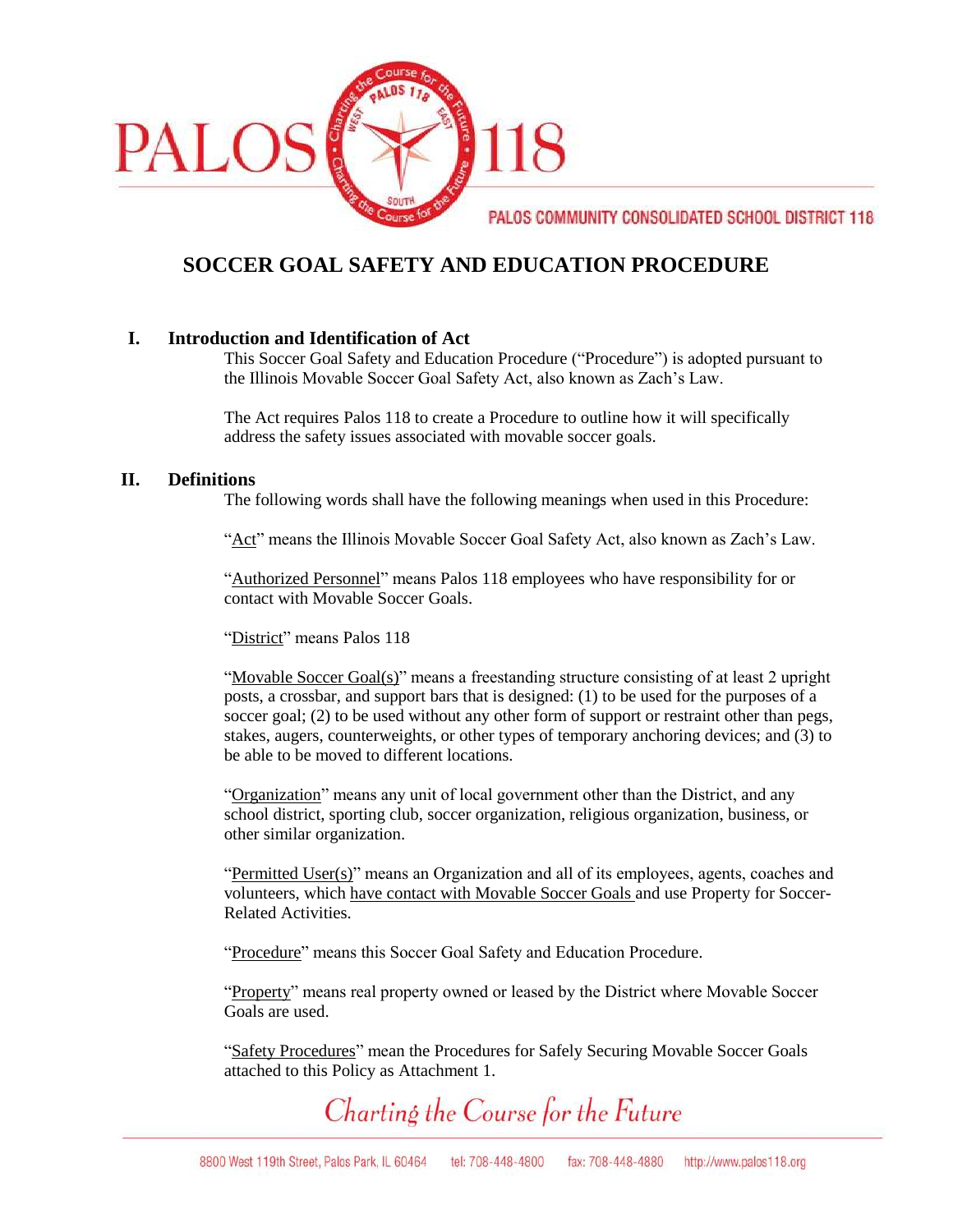

"Soccer-Related Activity" means use of Movable Soccer Goals on Property, including without limitation, soccer games, scrimmages, practices, camps and the like.

## **III. Moving and Securing Movable Soccer Goals; Warning Labels**

Prior to the commencement of the soccer season each year, the Authorized Personnel will place and secure Movable Soccer Goals on its Property in accordance with the Safety Guidelines. Only the Parks Department Authorized Personnel and Permitted Users shall be permitted to move any Movable Soccer Goal the District owns, installs, or places on its own or leased property.

Thereafter, if a Movable Soccer Goal becomes unanchored or improperly secured, only Authorized Personnel and Permitted Users shall be permitted to re-secure it in accordance with the Safety Procedures.

A warning label such as the following shall be posted on all Movable Soccer Goals:

#### **ONLY AUTHORIZED PERSONNEL AND PERMITTED USERS MAY MOVE AND ANCHOR THIS GOAL. IF THIS GOAL IS NOT ANCHORED DOWN, DO NOT USE IT AND CONTACT (708) 761-3811. SERIOUS INJURY INCLUDING DEATH CAN OCCUR IF THE GOAL TIPS OVER.**

## **IV. Routine Inspections By District**

The District shall routinely inspect all Movable Soccer Goals that the District has installed or placed onto its Property to verify that they are properly secured and document such inspection in writing.

**V. Permitted User Inspections, Placement In Non-Use Position And Notice To Players** As a condition of the use of Property, before and after any Soccer-Related Activity, Permitted Users shall make a physical inspection of each Movable Soccer Goal to assure that the goal is secure in accordance with the Safety Procedures. If any Movable Soccer Goal is not properly secured, call the number (708) 761-3811 on the goal immediately stating the location of the goal and do not use that goal until an Authorized Personnel or Permitted User secures it properly.

> As a condition of the use of Property and prior to the commencement of the soccer season each year, each Organization shall advise their players and the players' parents and guardians, that Movable Soccer Goals may not be moved and that any use of a Movable Soccer Goal that is inconsistent with Soccer-Related Activity is strictly prohibited, including without limitation, playing, climbing, or hanging on any part of the Movable Soccer Goal. According to the United States Consumer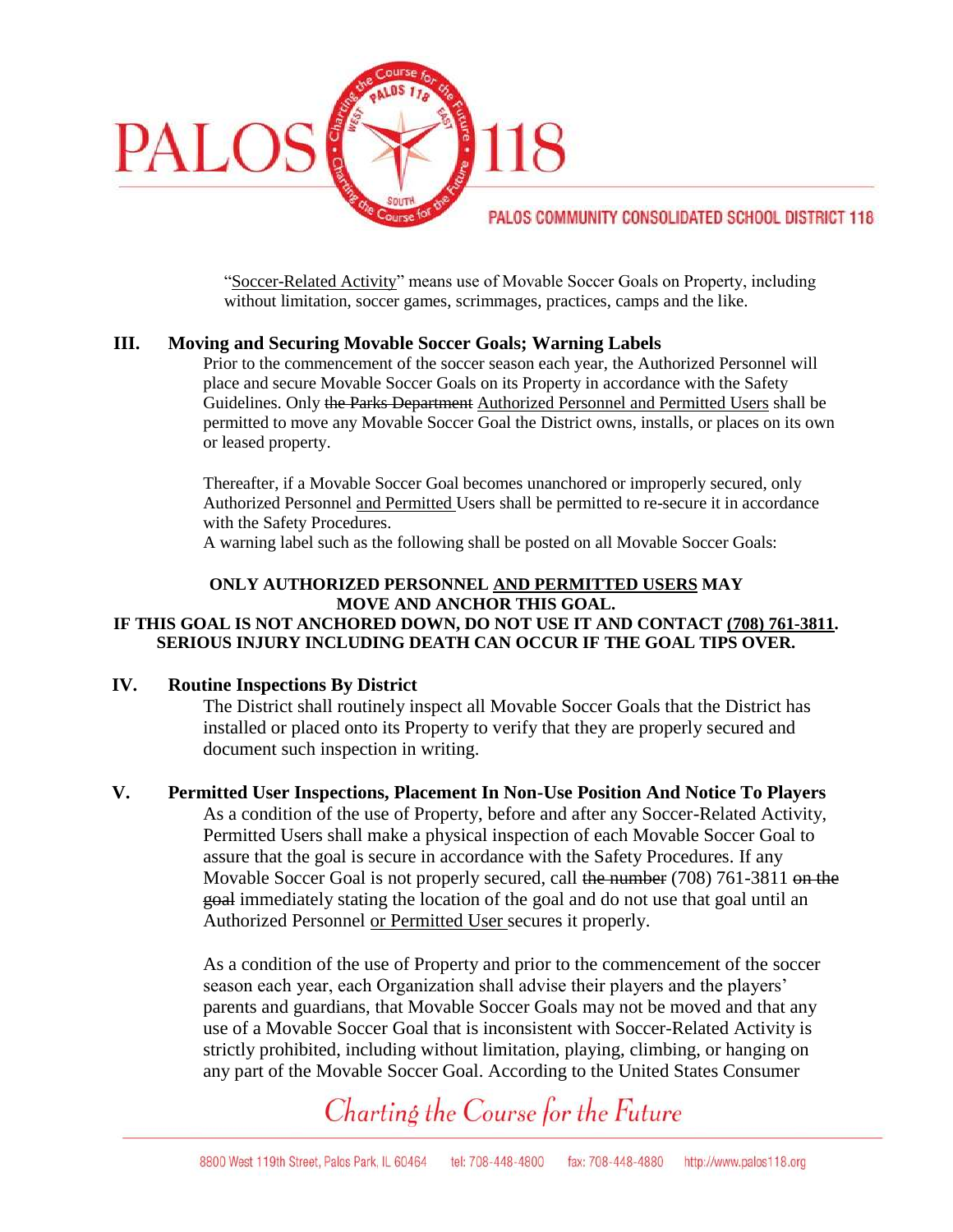

Product Safety Commission, these activities can result in serious injury, including death. An official notice is attached hereto as Attachment 2.

## **VI. Use Of District Property By Permitted Users**

A copy of this Procedure shall be provided to all Organizations using the Property for Soccer-Related Activity. Prior to using Property for Soccer-Related Activity, each Organization shall provide each of its Permitted Users with a copy of this Procedure and shall require that each of its Permitted Users comply with all applicable provisions of this Procedure.

#### **VII. Removal**

At the conclusion of each soccer season, the Authorized Personnel will either remove all Movable Soccer Goals that it has installed or otherwise placed on its Property and store such goals at a secure location or otherwise secure such goals on its Property by placing the goal frames face to face (front posts and crossbars facing toward each other) and securing them at each goalpost with a lock and chain; or locking and chaining the goals to a suitable structure such as a tree or permanent fixture; or locking unused portable goals in a secure storage room after each use; or fully disassembling the goals for season storage.

## **VIII. Acquisition Of Tip-Resistant Movable Soccer Goals**

The District will not purchase any Movable Soccer Goal unless it complies with the Illinois Movable Soccer Goal Safety Act. A Movable Soccer Goal whose inside measurements are 6.5 to 8 feet high and 18 to 24 feet wide is not tip-resistant unless it conforms to the American Society for Testing and Materials (ASTM) standard F2673-08 for tip-resistant Movable Soccer Goals or is otherwise equipped with another design-feature approved by the U.S. Consumer Product Safety Commission. Notwithstanding the foregoing provisions, the District may continue to use its existing goals in a manner consistent with this Procedure.

## **IX. Applicability**

If any provision of this Procedure conflicts with any provision of the Act, the provisions of the Act shall prevail. This Procedure shall not create any new liability or increase any existing liability of the District, or any of its officers, employees, or agents, which exists under any other law, including but not limited to the Local Governmental and Governmental Employees Tort Immunity Act, 745 ILCS 0/1-101 *et seq*. Nor shall this Procedure alter, diminish, restrict, cancel, or waive any defense or immunity of the District or any of its officers, employees, or agents, which exists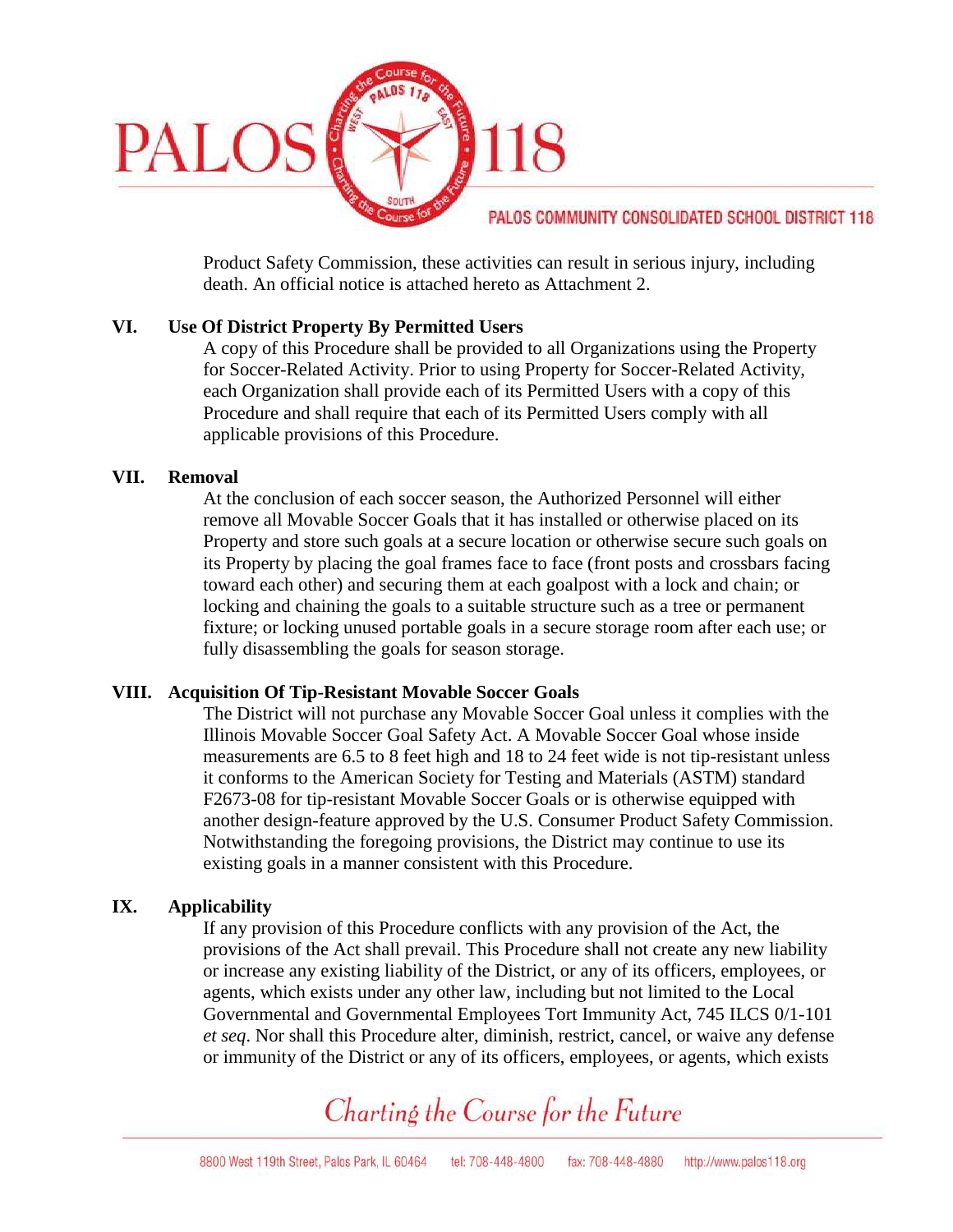

under any other law, including but not limited to the Local Governmental and Governmental Employees Tort Immunity Act, 745 ILCS 10/1-101 *et seq*.

## **X. Availability Of Procedure**

All District employees who have responsibility for or contact with Movable Soccer Goals shall be advised of this Procedure. A copy of the Procedure is available to all other employees and any member of the public by requesting a copy.

## **XI. Amendments**

This Procedure may be amended by the District at any time.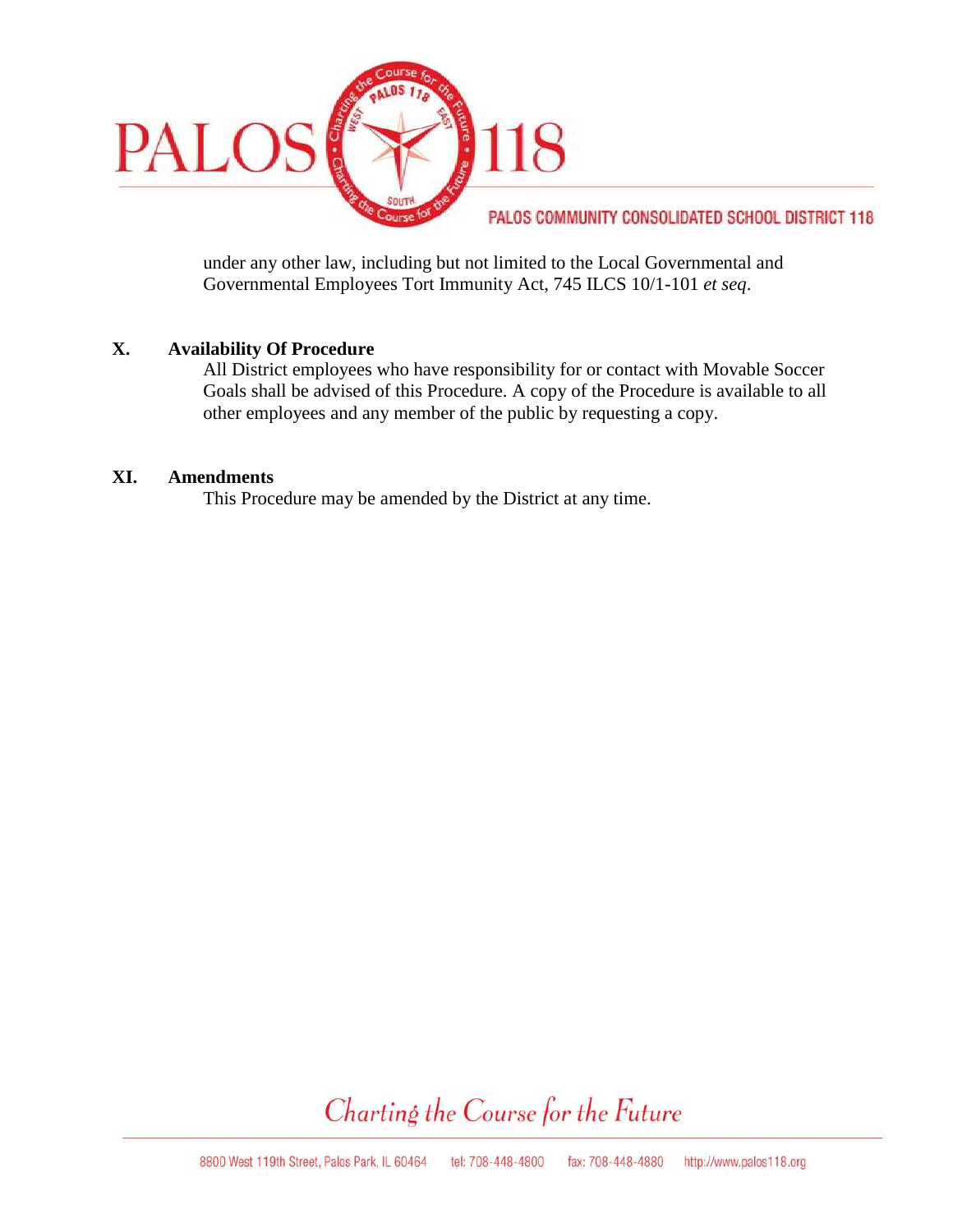

## **SOCCER GOAL SAFETY AND EDUCATION PROCEDURE Attachment 1**

## **Procedures For Safely Securing Movable Soccer Goals**

According to the U.S. Consumer Product Safety Commission (CPSC), a properly anchored counter-weighted movable soccer goal is much less likely to tip over. Accordingly, it is IMPERATIVE that ALL movable soccer goals are always anchored properly and that they are secured to the ground (preferably at the rear of the goal), making sure the anchors are flush with the ground and clearly visible.

There are several different ways to secure a Movable Soccer Goal. The number and type of anchors to be used will depend on a number of factors, such as soil type, soil moisture content, and total goal weight. Each goal shall be secured in accordance with the appropriate anchoring system as set forth below.

In addition, warning labels required by the District's Soccer Goal Safety and Education Procedure will be attached to each goal. Nets shall be secured to posts, crossbars, and backdrops with appropriately supplied hooks hardware attached to the goals.

## **Anchor Type Used by Palos 118:**

## **Peg or Stake style (varying lengths) Anchor**

Typically two to four pegs or stakes are used per goal (more for heavier goals). The normal length of a peg or stake is approximately 24 inches. Care should be taken when installing pegs or stakes. Pegs or stakes should be driven into the ground with a sledge-hammer as far as possible and at an angle if possible, through available holes in the ground shoes (bar) and rear ground shoe (bar) to secure them to the ground. If the peg or stake is not flush with the ground, it should be clearly visible to persons playing near the soccer goal. Stakes with larger diameters or textured surfaces have greater holding capacity.

#### **Auger Style**

This style anchor is "helical" shaped and is screwed into the ground. A flange is positioned over the ground shoes (bar) and rear ground shoe (bar) to secure them to the ground. A minimum of two auger-style anchors (one on each side of the goal) are recommended. More may be required, depending on the manufacturer's specifications, the weight of the goal, and soil conditions.